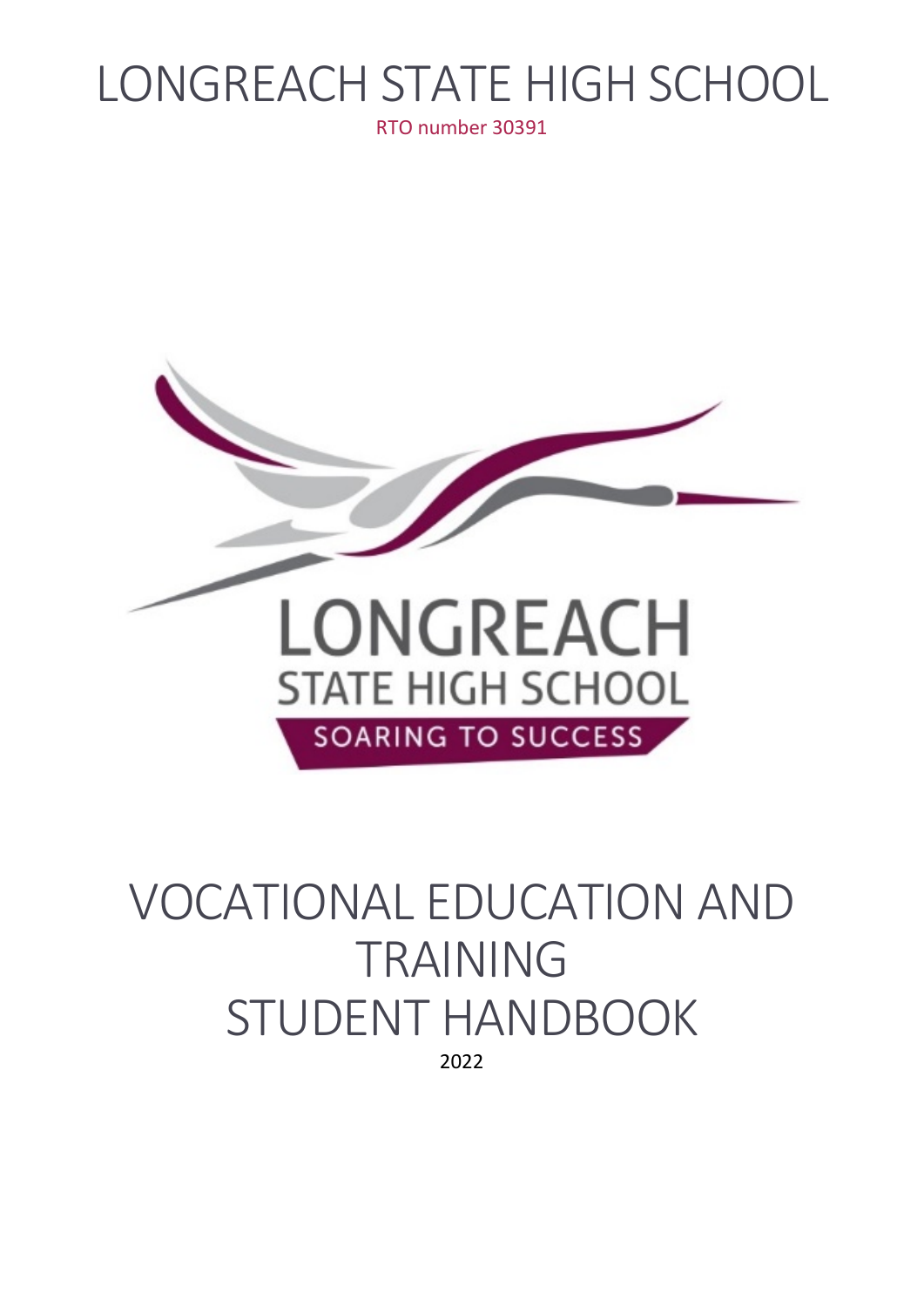## Table of Contents

| 17. Recognition of AQF qualifications and statements of attainment issued by another RTO and credit transfer 13 |  |
|-----------------------------------------------------------------------------------------------------------------|--|
|                                                                                                                 |  |
|                                                                                                                 |  |
|                                                                                                                 |  |

| VFT Student Handbook                                   | Version 1.1   | Version Date: 19th Jan 2022 | Review Date: November 2022 |
|--------------------------------------------------------|---------------|-----------------------------|----------------------------|
| Developed By: RTO Manager                              | RTO ID: 30391 | Longreach State High School |                            |
| G:\Coredata\Curriculum\ VET\002 VET ADMIN\06 INDUCTION |               |                             |                            |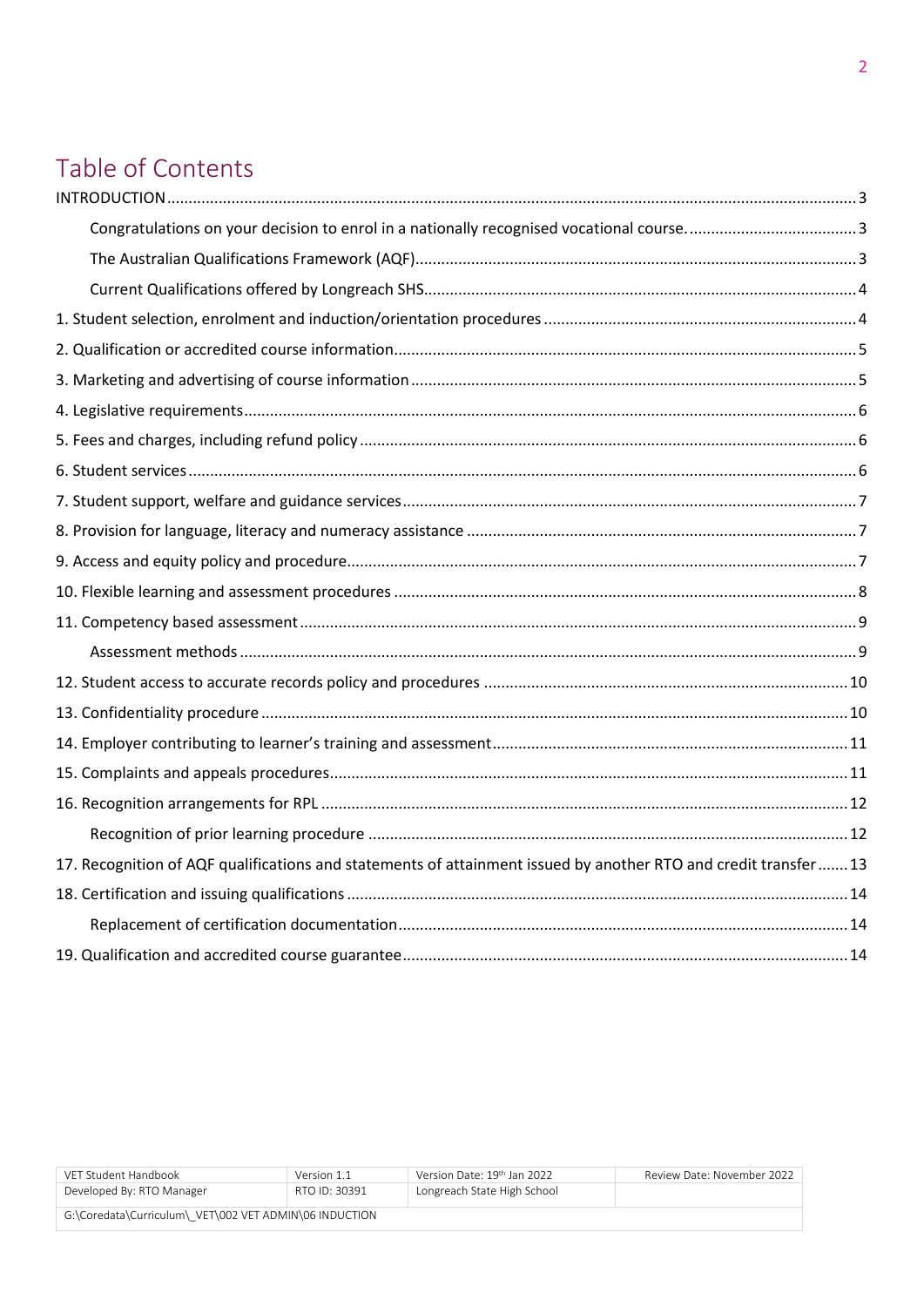#### <span id="page-2-0"></span>INTRODUCTION

#### <span id="page-2-1"></span>Congratulations on your decision to enrol in a nationally recognised vocational course.

At Longreach State High School we believe in providing a variety of pathways to enable students to soar to success. Students are offered a variety of school based subjects and vocational education and training (VET) qualifications.

This handbook has been written to provide students with important information about the vocational education and training (VET) qualifications offered at Longreach State High School as well as your rights and responsibilities as a VET student.

Students should take the time to study this handbook carefully and ask their Trainer and Assessor if they are unsure of any details. Students should keep this handbook (or note the intranet location of this document) for reference throughout their enrolment. The contents of this handbook in many instances represents the key points of various VET policies and procedures developed by this RTO. A copy of the RTO's VET policies and procedures can be obtained via the RTO Manager.

#### <span id="page-2-2"></span>The Australian Qualifications Framework (AQF)

All of the VET courses offered by this RTO lead to nationally recognised qualifications – a certificate (if all of the requirements of the qualification are completed) or a statement of attainment (for those parts that are successfully completed where the full qualification is not completed). This certificate/statement of attainment will be recognised in all eight states/territories in Australia. This is because Australia has a national qualifications framework called the Australian Qualifications Framework (AQF). There are 14 different types of qualifications that can be obtained. These are shown in the following diagram.

Your Trainer and Assessor will provide you with information about your VET qualification/s including an overview of the specific units of competency/modules in each, assessment requirements, vocational outcomes, etc. The following qualification available for completion at this RTO are listed on the Enrolment Agreement that you will be provided with and can also be viewed in the Subject Selection Handbook available on the school website <https://longreachshs.eq.edu.au/>

#### **AQF QUALIFICATIONS**

Australian Qualifications

| Source: Australian Qualifications Framework Second Edition January 2013 |  |
|-------------------------------------------------------------------------|--|
|                                                                         |  |

| VFT Student Handbook                                   | Version 1.1   | Version Date: 19th Jan 2022 | Review Date: November 2022 |  |
|--------------------------------------------------------|---------------|-----------------------------|----------------------------|--|
| Developed By: RTO Manager                              | RTO ID: 30391 | Longreach State High School |                            |  |
| G:\Coredata\Curriculum\ VET\002 VET ADMIN\06 INDUCTION |               |                             |                            |  |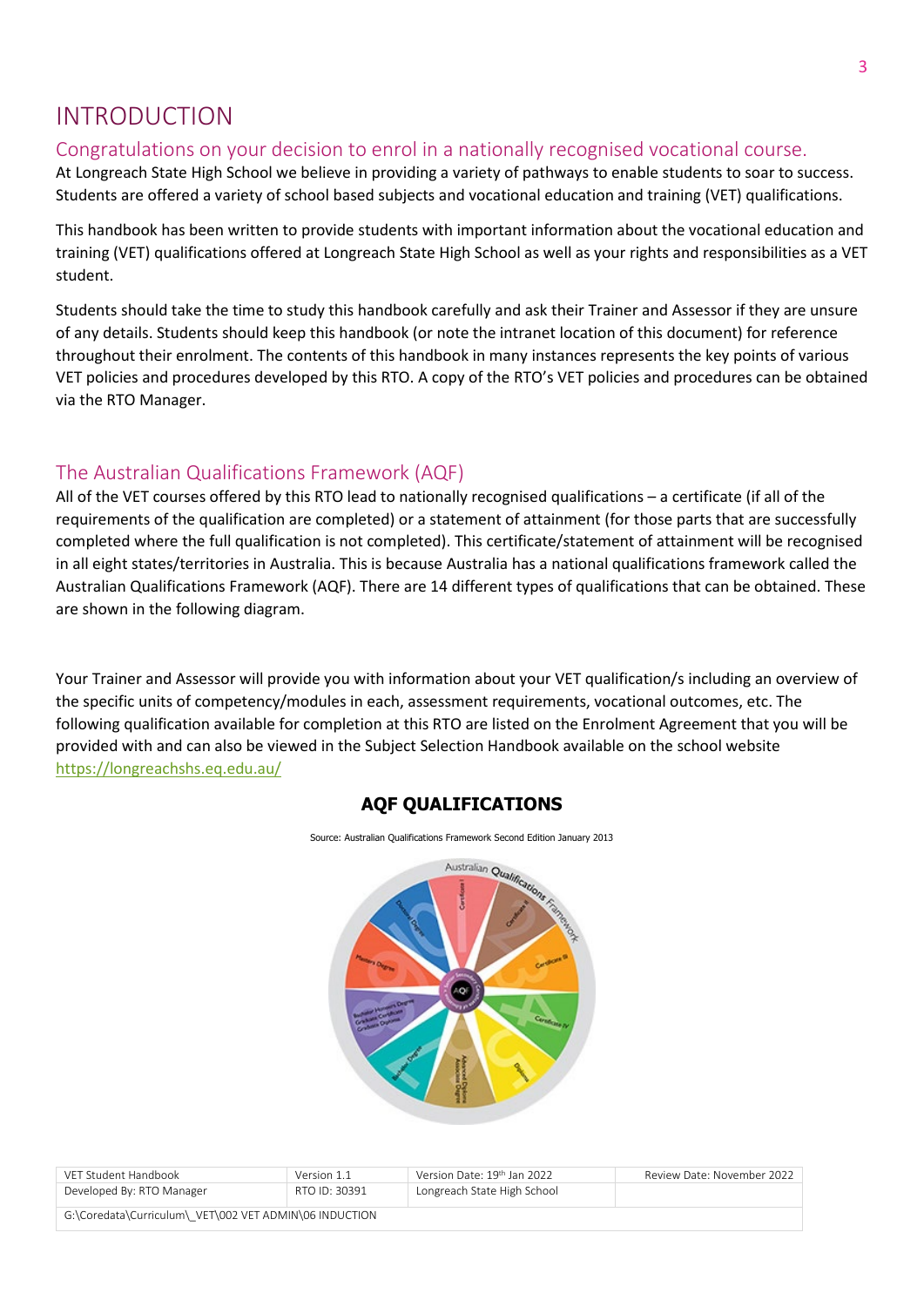There are 12 different types of qualifications you can obtain and they are shown, below. The **bolded** qualifications are the programs on offer by Longreach SHS.

| <b>Secondary Schools Sector</b>                           | Queensland certificate of education                                                                                                                        |
|-----------------------------------------------------------|------------------------------------------------------------------------------------------------------------------------------------------------------------|
| <b>Vocational Education and</b><br><b>Training Sector</b> | Vocational Graduate Diploma<br>Vocational Graduate Certificate<br>Advanced Diploma<br>Certificate IV<br>Certificate III<br>Certificate II<br>Certificate I |
| <b>Higher Education Sector</b>                            | Doctoral Degree<br>Masters Degree<br>Graduate Diploma<br>Graduate Certificate<br><b>Bachelor Degree</b><br>Associate Degree<br>Advanced Diploma<br>Diploma |

Your VET trainer and assessor will provide you with full information about the VET qualification/s you are aiming for at Longreach SHS, including an overview of the specific units of competency in each certificate, assessment requirements, and vocational outcomes.

#### <span id="page-3-0"></span>Current Qualifications offered by Longreach SHS

FSK20119: Certificate II in Skills for Work and Vocational Pathways AHC10216: Certificate I in AgFood Operations ICT20115: Certificate II in Applied Digital Technologies SIT20116: Certificate II in Tourism

#### <span id="page-3-1"></span>1. Student selection, enrolment and induction/orientation procedures

Students enrolled in the VET courses at this RTO participate in the same enrolment and selection processes as other students at the RTO. Where numbers are limited for VET subjects, selection will be based on interview and/or on the order in which enrolments were received.

Longreach State High School will provide each student with information about the training, assessment and support services they will receive, and about their rights and obligations (through the VET student induction session) before enrolment on the QCAAs Student Management system.

| VFT Student Handbook                                   | Version 1.1   | Version Date: 19th Jan 2022 | Review Date: November 2022 |
|--------------------------------------------------------|---------------|-----------------------------|----------------------------|
| Developed By: RTO Manager                              | RTO ID: 30391 | Longreach State High School |                            |
| G:\Coredata\Curriculum\ VET\002 VET ADMIN\06 INDUCTION |               |                             |                            |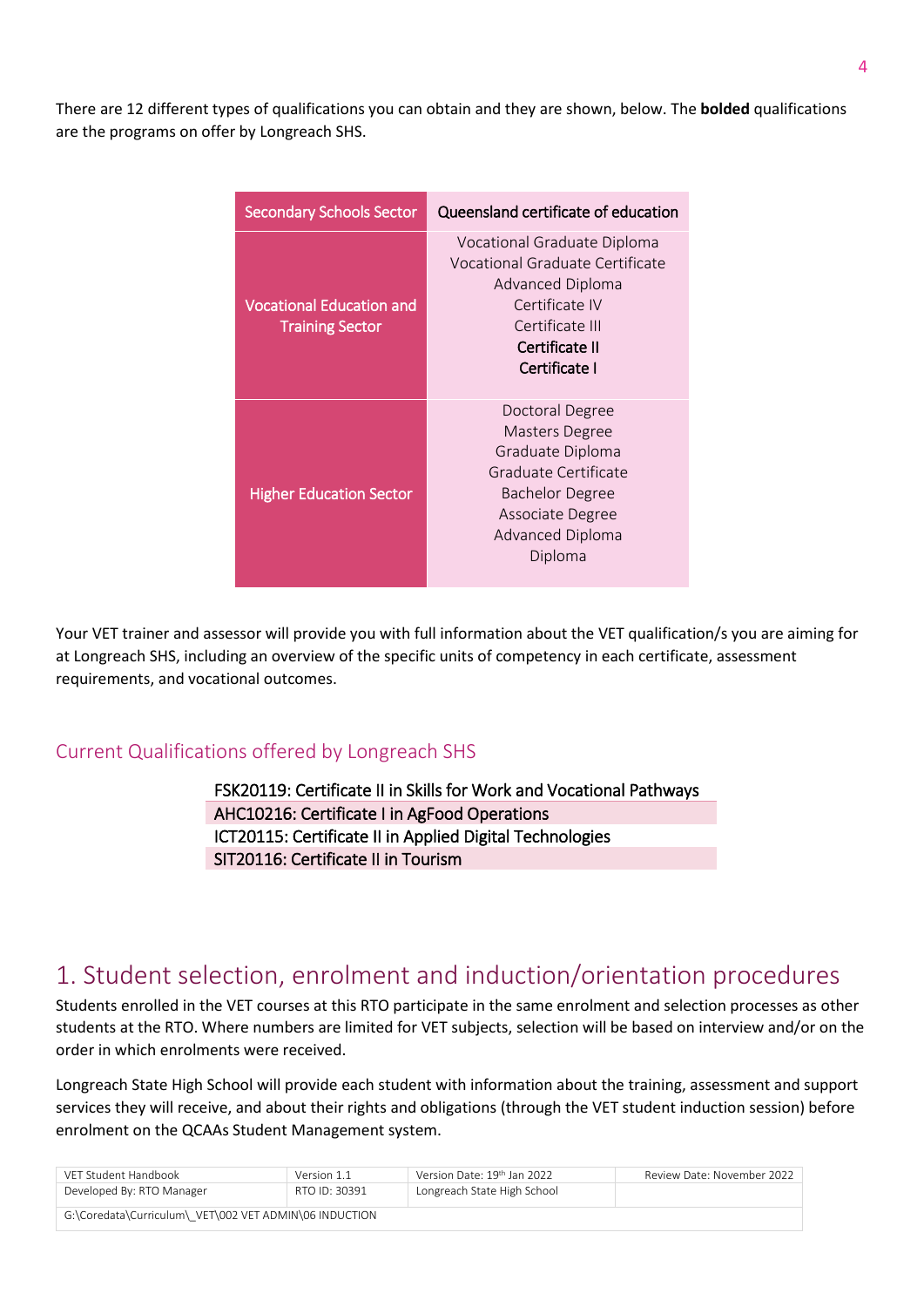Students must obtain a **Unique Student Identifier (USI)** to enrol in these Certificate courses.

Students are provided with the following documentation upon enrolment:

- o USI Fact Sheets and Help
- o USI Consent Form
- o USI Collection and Verification Form

For more information on the USI system visi[t www.usi.gov.au.](file://EQFCW2112001/Data/Coredata/Curriculum/_VET/002%20VET%20ADMIN/06%20INDUCTION/www.usi.gov.au.%20)

**NOTE:** Students will not be enrolled in VET courses, if they have not provided a Unique Student Identifier (USI) to the RTO.

The RTO Manager and associated Trainers and Assessors will induct all VET students with this handbook.

#### <span id="page-4-0"></span>2. Qualification or accredited course information

Information pertaining to your qualification or accredited course can be sourced from course documentation provided by your Trainer and Assessor, subject specific information included in the Senior subject selection handbook, through the VET student handbook and on Longreach SHS website.

Information available to students regarding course information will include:

- a. Qualification or VET accredited course code and title
- b. Packaging rule information as per the specified Training Package or VET Accredited course
- c. Units of competency (code and title) to be delivered
- d. Entry requirements
- e. Fees and charges
- f. Course outcomes and pathways
- g. Work experience requirements (where applicable)
- h. Licensing requirements (where applicable)
- i. Third party or off-campus arrangements (where applicable)

#### <span id="page-4-1"></span>3. Marketing and advertising of course information

The RTO will ensure that its marketing and advertising of AQF qualifications to prospective students is ethical, accurate and consistent with its scope of registration. In the provision of information, no false or misleading comparisons are drawn with any other training organisation or training product.

The RTO will not advertise or market in any way VET accredited courses, qualifications or units of competency that are not on the scope of registration. Longreach State High School will ensure it will have the appropriate human and physical resources to deliver and assess any course currently on the RTO's scope of registration. If the RTO loses access to these resources, the RTO will provide students with alternative opportunities to complete the course and the related qualification.

| VFT Student Handbook                                   | Version 1.1   | Version Date: 19th Jan 2022 | Review Date: November 2022 |
|--------------------------------------------------------|---------------|-----------------------------|----------------------------|
| Developed By: RTO Manager                              | RTO ID: 30391 | Longreach State High School |                            |
| G:\Coredata\Curriculum\ VET\002 VET ADMIN\06 INDUCTION |               |                             |                            |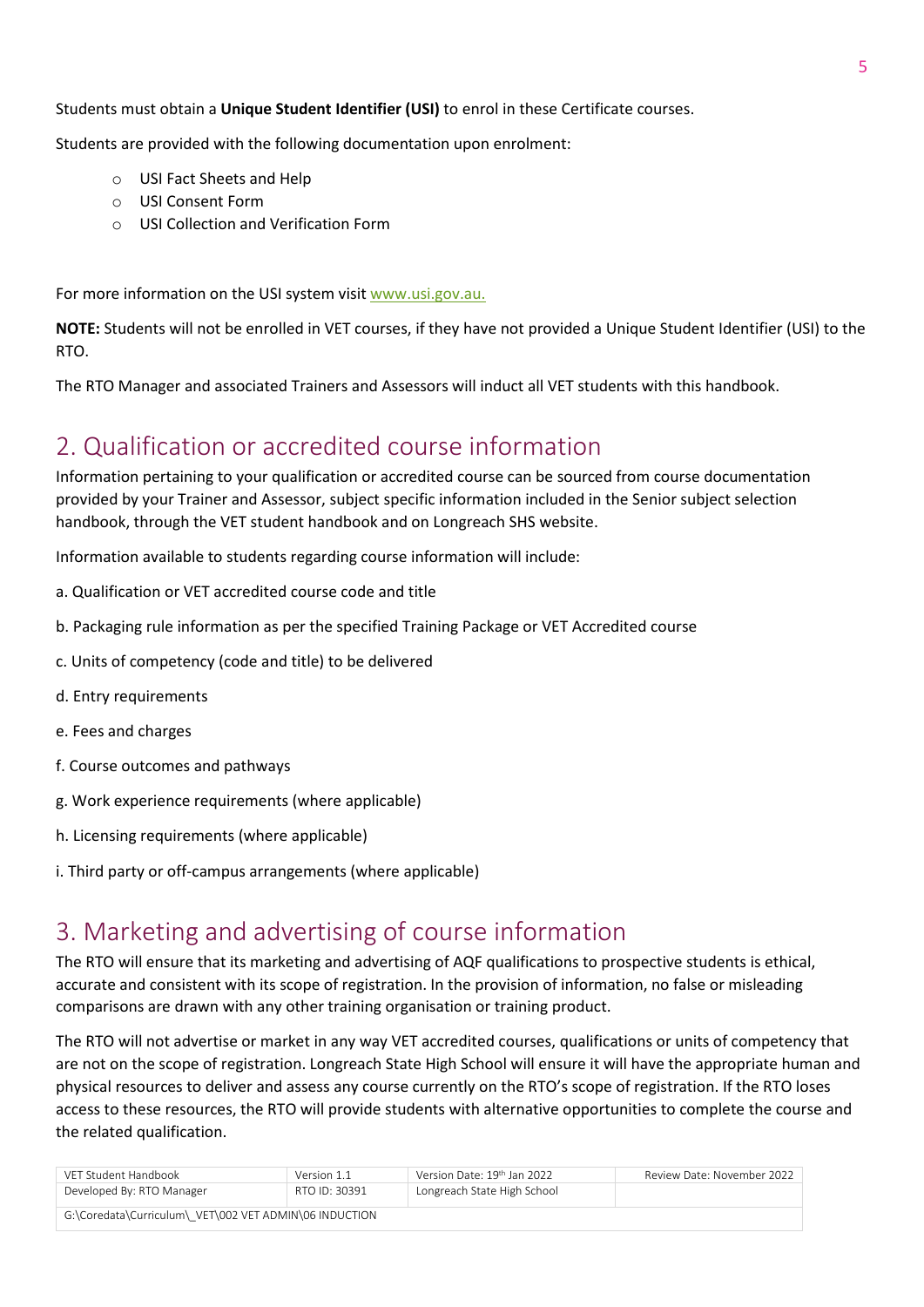### <span id="page-5-0"></span>4. Legislative requirements

The RTO will observe all Australian, state and territory laws governing Vocational Education and Training. The RTO will also meet all legislative requirements of the:

- o [Education \(General Provisions\) Act 2006](https://www.legislation.qld.gov.au/browse/inforce)
- o [National Vocational Education and Training Regulator Act 2011](http://www.comlaw.gov.au/Details/C2014C00623/77524942-2969-4aab-bdce-529b95ebb2f9)
- o [Copyright Act 1968 \(2006\)](http://www.comlaw.gov.au/Details/C2014C00291/394cbe1c-c423-4f21-8cb8-3272a064aab4)
- o [Education \(Work Experience\) Act 1996](https://www.legislation.qld.gov.au/browse/inforce)
- o [Child Protection Act 1999](https://www.legislation.qld.gov.au/browse/inforce)
- o [Work Health and Safety Act 2011](https://www.legislation.qld.gov.au/browse/inforce)
- o [Anti-discrimination Act 1991](https://www.legislation.qld.gov.au/browse/inforce)
- o [Privacy Act 1988 \(2014\)](http://www.comlaw.gov.au/Details/C2014C00757/9f9e7235-b12a-42f5-a77f-3aeb9d5b1736)
- o [Information Privacy Act 2009](https://www.legislation.qld.gov.au/browse/inforce)

If students require any further information, please see the RTO Manager or HOD VET.

#### <span id="page-5-1"></span>5. Fees and charges, including refund policy

The RTO does not charge students fees for VET services. Levies are only collected for consumable costs. Any fees and charges that do occur for additional services will be made known to students prior to enrolment.

Students who enrol past the commencement of the calendar year will be charged student levies at a pro-rata basis for the duration of the year. Students who leave a VET course before completion may be able to claim a refund for part of the course consumables (levy).

Fees for VET Courses provided by external training providers will be charged as per the third party arrangements with that provider.

Matters regarding payment of fees or refund of fees will be managed by the Business Manager in accordance with the principles contained in the general fee policy of the school (not specific to VET).

#### <span id="page-5-2"></span>6. Student services

Longreach State High School will establish the needs of their students, and deliver services to meet their individual needs where applicable. All students at this RTO will have involvement with some or all of the following processes, designed to establish their educational and support needs:

- a. SET plans
- b. subject selection processes
- c. career guidance services

The provision of educational services will be monitored to ensure the RTO continues to cater for student needs through review of student senior education and training (SET) plans, as needed. The RTO will also ensure that all students receive the services detailed in their agreement with the RTO.

| VFT Student Handbook                                   | Version 1.1   | Version Date: 19 <sup>th</sup> Jan 2022 | Review Date: November 2022 |
|--------------------------------------------------------|---------------|-----------------------------------------|----------------------------|
| Developed By: RTO Manager                              | RTO ID: 30391 | Longreach State High School             |                            |
| G:\Coredata\Curriculum\ VET\002 VET ADMIN\06 INDUCTION |               |                                         |                            |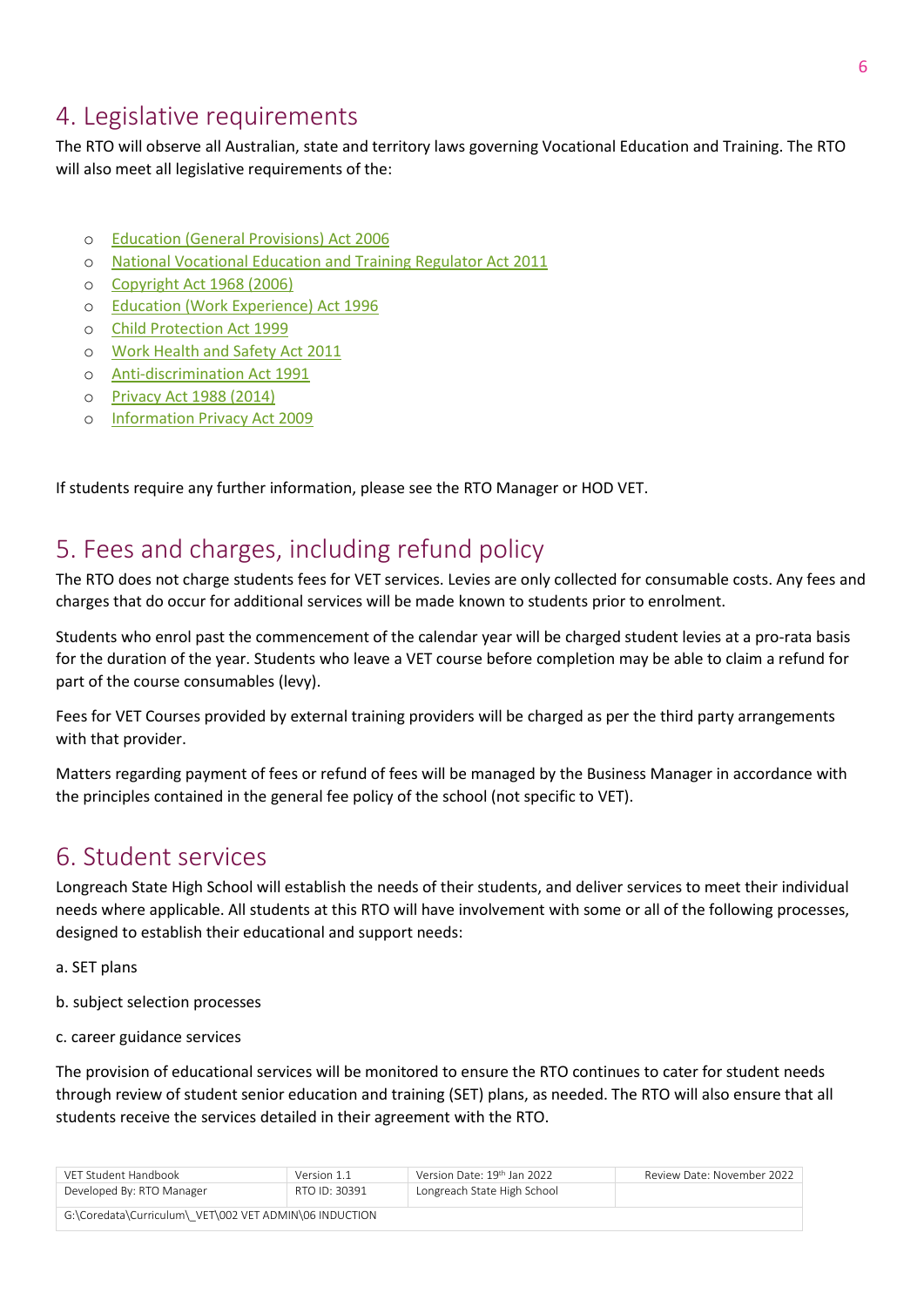The RTO will continually improve student services by collecting, analysing and acting on any relevant data collection through students providing valuable feedback to the RTO through informal and formal processes i.e. through individual student assessment feedback, course evaluation feedback, quality indicators — student engagement surveys and school-generated surveys (where applicable).

### <span id="page-6-0"></span>7. Student support, welfare and guidance services

Students have access to a wide range of support, welfare and guidance services at this RTO, including:

- o Principal
- o Deputy Principal/ RTO Manager
- o Trainers and Assessors
- o Guidance Officer
- o Learning Support Teachers

#### <span id="page-6-1"></span>8. Provision for language, literacy and numeracy assistance

If you are undertaking a VET subject, which has units of competency from a training package, you will find that basic literacy/numeracy elements have been incorporated. This should help you learn these basic literacy/numeracy components more readily, as they are being delivered and assessed in the context of an industry vocational area of your choice. If you still feel you need additional language, literacy or numeracy support, please seek further advice from the RTO Manager or the HOD of VET.

## <span id="page-6-2"></span>9. Access and equity policy and procedure

At Longreach State High School we are committed to remove any barriers so that all students have the opportunity to gain skills, knowledge and experience through access to VET subjects.

This RTO is inclusive of all students regardless of sex, race, impairment or any other factor. Any matter relating to access and equity will be referred to the RTO Manager.

Longreach State High School has written code of conduct policy documents generally as a school (not specific to VET) and all staff are aware of these.

The following principles apply:

- 1. The curriculum, while limited by the available human and physical resources, will provide for a choice of VET subject/s for all students
- 2. Links with other providers, such as other RTOs will be considered where additional resources are required.
- 3. Access to school-based apprenticeships and traineeships may be available to students
- 4. Where possible, students will be provided with the opportunity to gain a full Certificate at AQF levels I, or II or III (where applicable)
- 5. Access to industry specific VET programs will be available to all students regardless of sex, gender or race.
- 6. If the RTO loses access to either physical and or human resources, the RTO will provide students with alternative opportunities to complete the course and the related qualification.

| VFT Student Handbook                                   | Version 1.1   | Version Date: 19th Jan 2022 | Review Date: November 2022 |
|--------------------------------------------------------|---------------|-----------------------------|----------------------------|
| Developed By: RTO Manager                              | RTO ID: 30391 | Longreach State High School |                            |
| G:\Coredata\Curriculum\ VET\002 VET ADMIN\06 INDUCTION |               |                             |                            |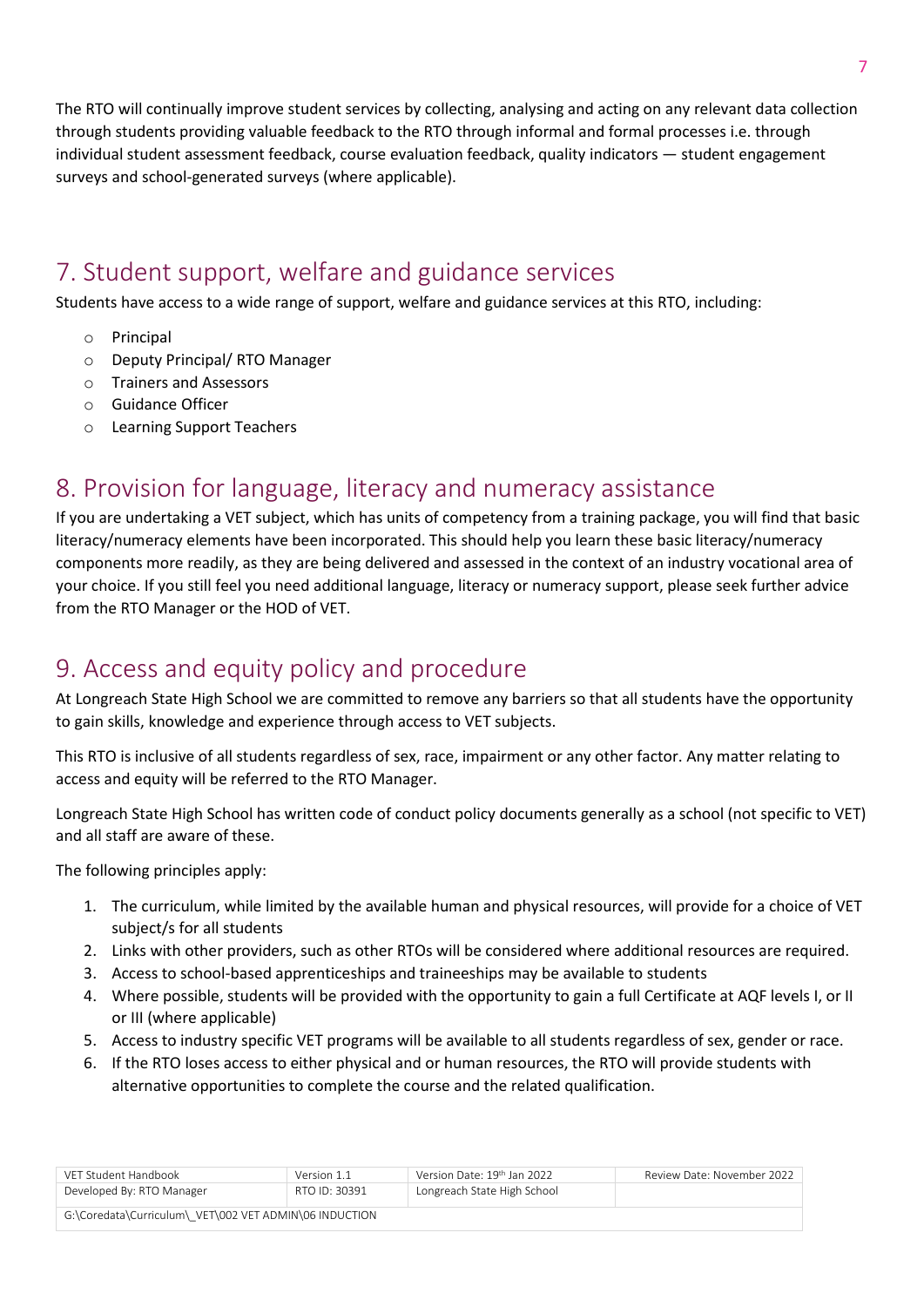Discrimination occurs if a person treats someone differently on the basis of an attribute or characteristic such as gender, sexuality, race, pregnancy, physical or intellectual impairment, age, etc.

This RTO strives to meet the needs of each student through incorporating access and equity principles and practices which acknowledge the right of all students to equality of opportunity without discrimination.

For example, the following principles apply:

- $\circ$  VET curriculum areas will be adequately resourced, with teachers with the appropriate qualifications, in order to ensure students have quality outcomes.
- $\circ$  VET training and assessment will be in line with industry standards to ensure quality outcomes for students. As well, a variety of training/assessment methods will be used to cater for the ways in which students learn. Students with learning difficulties or impairment will participate with an initial and annual panel meeting with their parent/guardian and relevant RTO staff to ensure that the training and assessment provided meets their needs.
- o All students will be actively encouraged to participate in VET qualifications, irrespective of background/cultural differences.
- o Prior to participating in structured work placement, students will be provided with an induction programme that will equip them with the knowledge to recognise harassment/discrimination should it occur and to ensure they have the strategies to deal with anything like this. Appropriate support will be provided to ensure students are successful in their work placement.
- o Literacy/numeracy is integrated throughout all VET qualifications, as well as being delivered separately through your English/literacy and Maths/numeracy programme.
- o This RTO will openly value all students, irrespective of background/culture/other differences and all students will be made to feel valued through the delivery of appropriate training/assessment methods and support structures.
- o Any complaints in relation to discrimination/harassment will be treated seriously, in line with the RTO's Complaints and appeals policy.

## <span id="page-7-0"></span>10. Flexible learning and assessment procedures

The following represent the basic VET assessment principles of this RTO. They are designed to promote fairness and equity in assessment.

- o All VET students at this RTO will be fully informed of the VET assessment procedures and requirements and will have the right to appeal.
- o Students will be given clear and timely information on assessment.
- o Information given to students, on the assessment cover sheet, will include:
	- o advice about the assessment methods
	- o assessment procedures
	- o the criteria against which they will be assessed
	- o when and how they will receive feedback.
- o Students will sight their profile sheet of results in each VET subject on at least two occasions throughout a two year course.
- o The assessment approach chosen will cater for the language, literacy and numeracy needs of students.
- $\circ$  Any special geographic, financial or social needs of students will be considered in the development and conduction of the assessment.

| VFT Student Handbook                                   | Version 1.1   | Version Date: 19th Jan 2022 | Review Date: November 2022 |
|--------------------------------------------------------|---------------|-----------------------------|----------------------------|
| Developed By: RTO Manager                              | RTO ID: 30391 | Longreach State High School |                            |
| G:\Coredata\Curriculum\ VET\002 VET ADMIN\06 INDUCTION |               |                             |                            |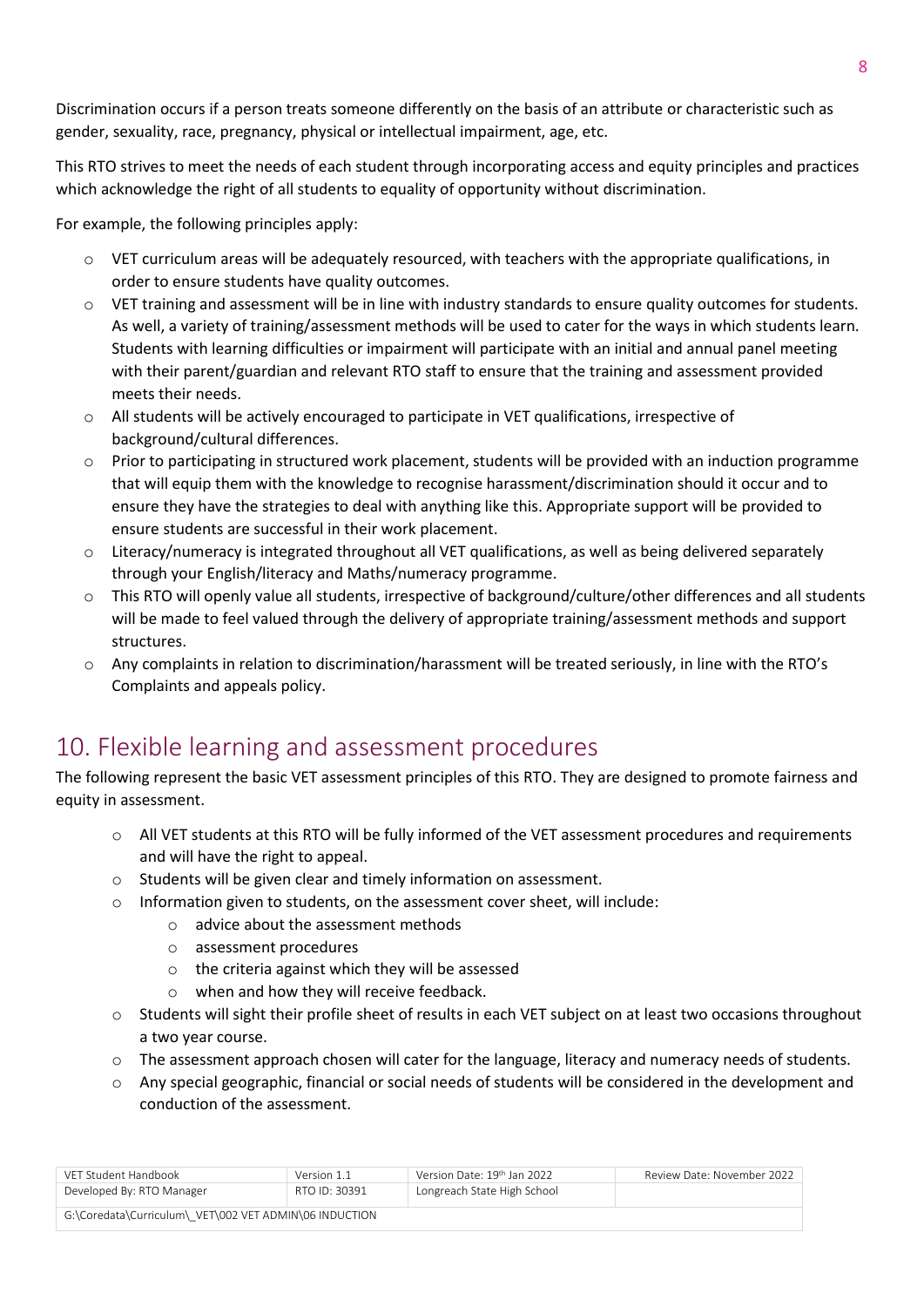- o Reasonable adjustment will be made to the assessment strategy to ensure equity for all students, while maintaining the integrity of the assessment outcomes.
- o Opportunities for feedback and review of all aspects of assessment will be provided to students.
- $\circ$  A clearly documented mechanism for appeal against assessment processes and decisions is available to students and is publicly available in this handbook which is stored on the intranet.

Your Trainer and Assessor will provide you with a thorough overview of the assessment requirements for your individual VET course. The following information, however, represents some general information about the VET assessment process adopted at Longreach State High School.

#### <span id="page-8-0"></span>11. Competency based assessment

In order to be successful in gaining competency, students must demonstrate consistent application of knowledge and skill to the standard of performance required in the workplace. Students must be able to transfer and apply skills and knowledge to new situations and environments.

In most subjects assessment tasks are completed a number of times throughout the year. Results for each assessment item will be marked on a student profile sheet (or similar document) using terms such as Satisfactory or Unsatisfactory, or working towards competence. This assists students to become competent as their skills improve.

Final records of assessment of competencies will be awarded as either:

(i) **C** for Competent

(ii) **NC** for Not Yet Competent

#### <span id="page-8-1"></span>Assessment methods

Each Trainer and Assessor will maintain a student profile for each student and on completion of the program of study an exit level will be awarded, based on the principles of assessment and rules of evidence.

Elements of competency will be assessed and recorded once the Trainer and Assessor is satisfied that a student has demonstrated consistent competency in an element or unit of competency. Students may also receive assessment if they apply for and meet the requirements for, RPL.

A master record detailing students' achievements of the units of competency is maintained at the RTO on the Student Management System and One School. This will record all elements and units of competency achieved. This will be held by the RTO and will be issued to the student once they complete the program of study or upon exit (in line with the QCAA data entry timelines).

| VFT Student Handbook                                   | Version 1.1   | Version Date: 19th Jan 2022 | Review Date: November 2022 |
|--------------------------------------------------------|---------------|-----------------------------|----------------------------|
| Developed By: RTO Manager                              | RTO ID: 30391 | Longreach State High School |                            |
| G:\Coredata\Curriculum\ VET\002 VET ADMIN\06 INDUCTION |               |                             |                            |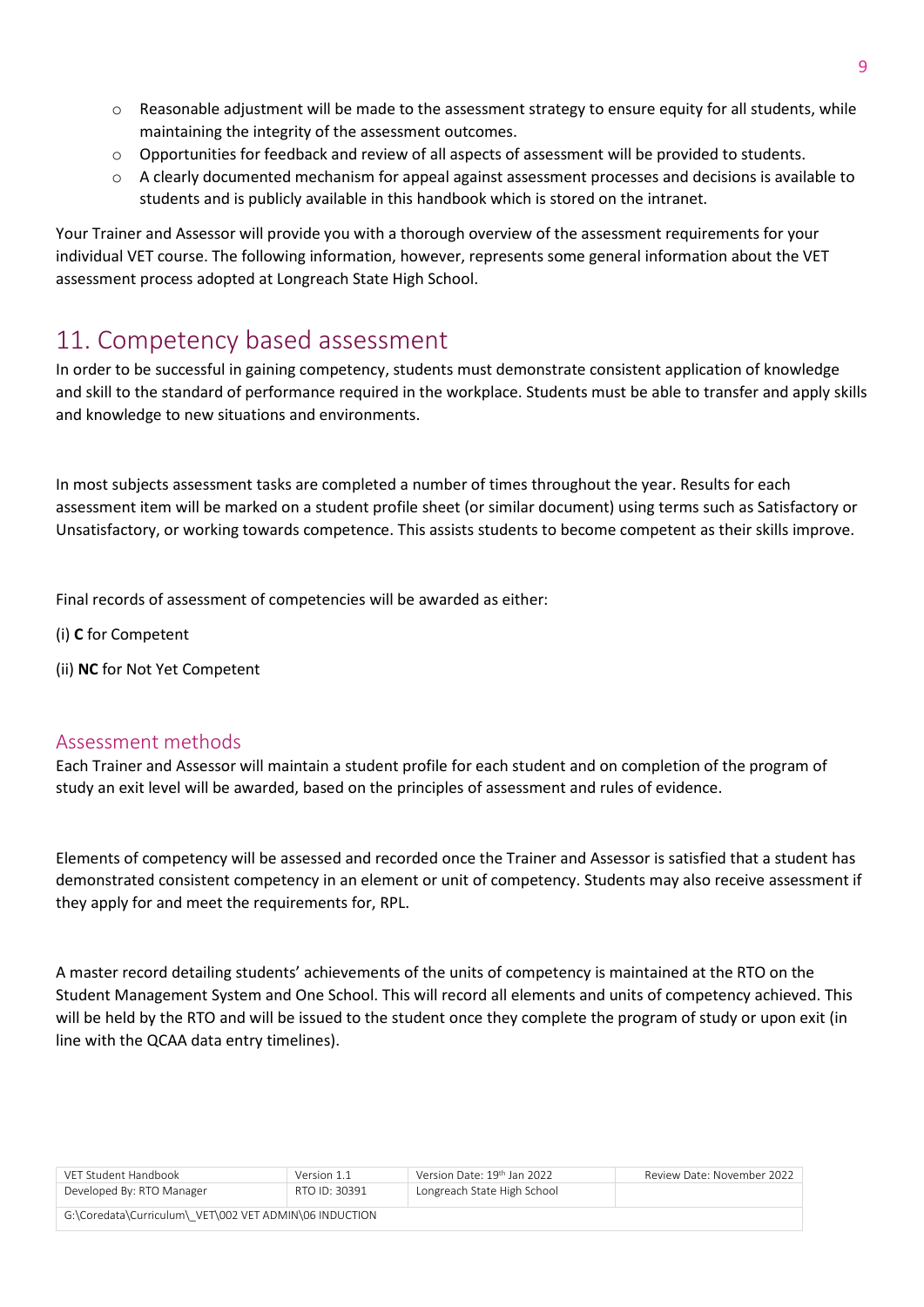Longreach State High School has procedures to ensure that there is consistent application of the assessment policy and that staff and students optimise opportunities to understand academic integrity. A range of procedures are in place including; checkpoints, drafting, feedback, managing response length, and authenticating student responses.

Teachers will collect progressive evidence of student responses to assessment instruments at the prescribed checkpoints.

**Non-Submission Communication:** Parents/ Guardians will be informed within 1 school day of non-submission of assessment. Teachers will record the contact and failure to submit by a due date in One School.

For more information please see the LSHS Assessment policy on the schools website <https://longreachshs.eq.edu.au/support-and-resources/forms-and-documents/documents>

#### <span id="page-9-0"></span>12. Student access to accurate records policy and procedures

Longreach State High School is committed to regularly providing student with information regarding their participation and progress.

The Trainers and Assessors must maintain accurate and current records of each student's progress towards and achievement of competencies.

Trainer and Assessors will provide access to a student's own records at least once each semester, or on request by the student. Students will also have access to information regarding any unit achieved through their own online learning account. Student learning accounts are accessed throug[h https://myqce.qcaa.qld.edu.au/](https://myqce.qcaa.qld.edu.au/)

#### <span id="page-9-1"></span>13. Confidentiality procedure

Information about a student, except as required by law or as required under the [VET Quality Framework](https://www.asqa.gov.au/about/asqa/key-legislation/vet-quality-framework), is not disclosed without the student's written permission and that of their parent or guardian if the student is less than 18 years of age. The RTO will ensure that have consent from each student.

| VFT Student Handbook                                   | Version 1.1   | Version Date: 19th Jan 2022 | Review Date: November 2022 |
|--------------------------------------------------------|---------------|-----------------------------|----------------------------|
| Developed By: RTO Manager                              | RTO ID: 30391 | Longreach State High School |                            |
| G:\Coredata\Curriculum\ VET\002 VET ADMIN\06 INDUCTION |               |                             |                            |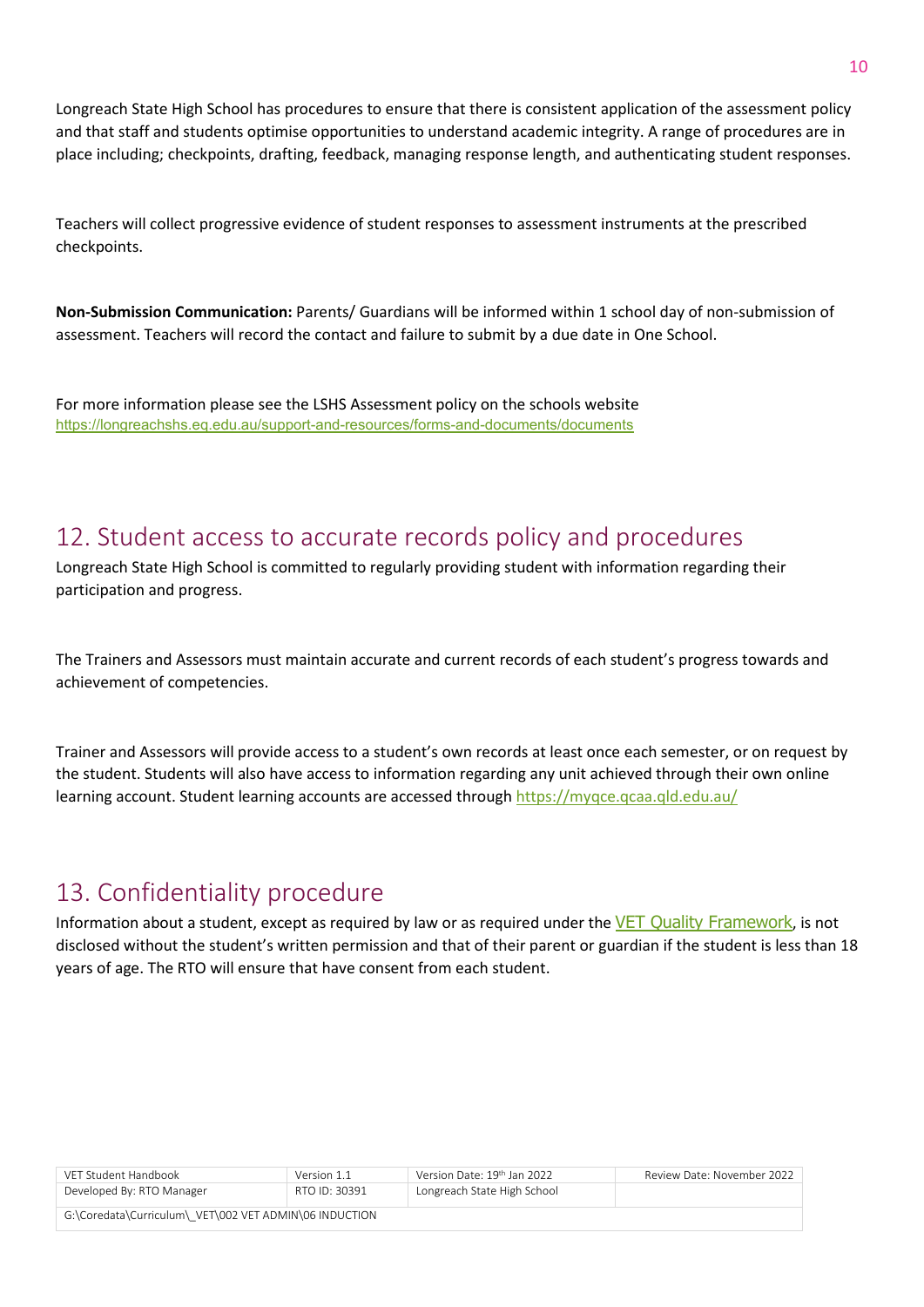## <span id="page-10-0"></span>14. Employer contributing to learner's training and assessment

Wherever possible the RTO will place students in workplaces that provide experience in the competencies included in their VET qualifications. This RTO does not use assessment by work placement supervisors. Students on work placements may record their activities in a workplace experience logbook (or similar document). The work placement organiser/teacher will seek the cooperation of the workplace supervisor in the sign-off on the accuracy of the student's entries in the log. This logbook (or similar document) may be used by the assessor to support judgments of competency. Students at this RTO will be placed in workplaces where it forms a mandatory requirement of the Training Package or Accredited course.

#### <span id="page-10-1"></span>15. Complaints and appeals procedures

Complaints and appeals are managed by the RTO in a fair, efficient and effective manner. The RTO will create an environment where student's views are valued.

Complaints arise when a student is dissatisfied with an aspect of the RTO's services, and requires action to be taken to resolve the matter.

Appeals arise when a student is not satisfied with a decision that the RTO has made. Appeals can relate to assessment decisions, but they can also relate to other decisions.

All complaints or appeals will be heard and decided within 60 calendar days of the receipt of the written complaint by the RTO.

The RTO Manager will keep a Register of Complaints which documents all formal complaints and their resolution. Any substantiated complaints will be reviewed as part of the continuous improvement procedure.

The initial stage of any complaint shall be for the complainant to communicate directly Trainer and Assessor who will make a decision and record the outcome of the complaint.

Learners dissatisfied with the outcome of the complaint to the Trainer and Assessor may then communicate the complaint to the Head of Faculty VET, who will make a decision in regards to proceeding with a complaint or appeal process.

Learners dissatisfied with the outcome of the informal complaint may initiate a 'complaint or appeal' with the RTO Manager.

Complaints to the RTO manager and CEO may only proceed after the initial complaint procedure has been finalised and will follow the below procedure:

- $\circ$  All formal complaints or appeals will be in writing addressed to the CEO and submitted to the RTO Manager;
- $\circ$  On receipt of a formal complaint or appeal the RTO Manager shall reply in writing to acknowledge receipt of the complaint, then inform the CEO;
- $\circ$  The RTO Manager and the CEO will meet to discuss the complaint or appeal and either make a decision or convene an independent panel to hear the complaint; this shall be the "Complaint and Appeal Committee" and will consist of members who have not been involved in the issue to this point. It will include the CEO, a member of staff and a representative of the School/College community;

| VFT Student Handbook                                   | Version 1.1   | Version Date: 19 <sup>th</sup> Jan 2022 | Review Date: November 2022 |  |
|--------------------------------------------------------|---------------|-----------------------------------------|----------------------------|--|
| Developed By: RTO Manager                              | RTO ID: 30391 | Longreach State High School             |                            |  |
| G:\Coredata\Curriculum\ VET\002 VET ADMIN\06 INDUCTION |               |                                         |                            |  |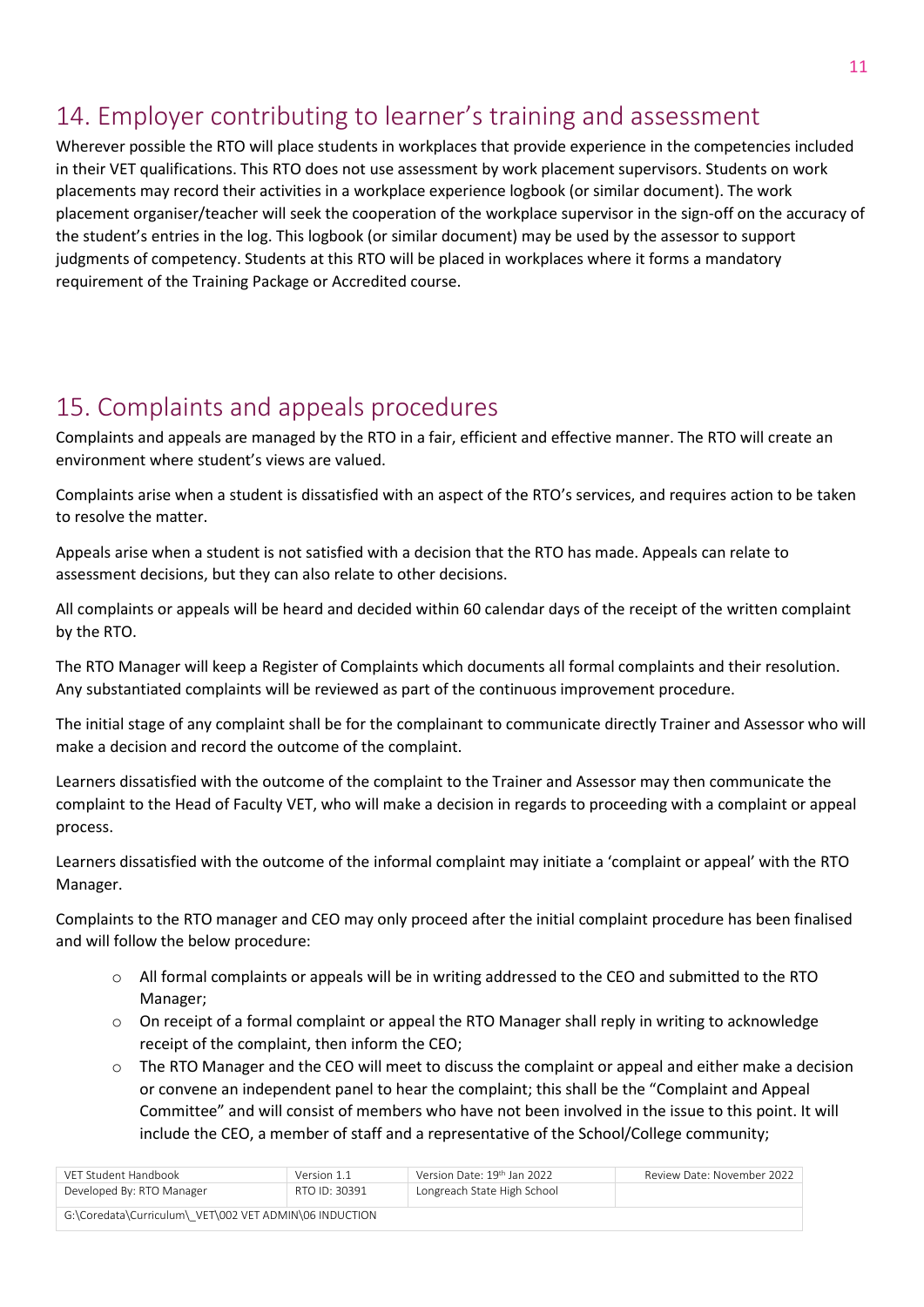- o When a decision is reached this will be communicated in writing to the complainant/appellant within 60 calendar days of the complaint or appeal being received as well as being recorded on the Complaints and Appeals Register;
- $\circ$  If the decision will take longer than 60 calendar days the complainant/appellant will be notified in writing of the reasons why a decision has not been reached and provide regular updates regarding the progress of the matter;
- o The complainant/appellant shall be given an opportunity to present their case to the committee and may be accompanied by one other person as support or as representation;
- o The relevant staff member, third party or other learner shall be given an opportunity to present their case to the committee and may be accompanied by one other person as support or as representation;
- $\circ$  The Complaint and Appeal Committee will make a decision on the complaint;
- o The Complaint and Appeal Committee will communicate its decision on the complaint to all parties in writing and this will be recorded in the Complaints and Appeals Register;
- $\circ$  If the complainant/appellant is still not satisfied, the CEO will appoint an independent third party (outside the RTO) to mediate with costs being communicated to all parties prior to commencement;
- $\circ$  If the complainant/appellant is still not satisfied, the CEO will refer them to the QCAA website for further information about making complaints [\(https://www.qcaa.qld.edu.au/senior/vet/appeals-complaints\)](https://www.qcaa.qld.edu.au/senior/vet/appeals-complaints)
- $\circ$  After the complaint or appeal is finalised the RTO Manager will organise a meeting of relevant parties to review the decision and outcome and evaluate the policies, procedures and strategies of the RTO in order to take appropriate corrective action to eliminate or mitigate the likelihood of reoccurrence.

#### Forms can be located on the schools website

<https://longreachshs.eq.edu.au/support-and-resources/forms-and-documents/documents>

## <span id="page-11-0"></span>16. Recognition arrangements for RPL

All VET students have access to a procedure that gives Recognition of Prior Learning. RPL is an assessment process that assesses an individual's level of knowledge and skills against individual or multiple units of competencies.

All applications for RPL will be responded to once a written application has been received. The RTO Manager will keep an RPL register which documents all RPL applications and their outcomes. Once the evidence has been provided to the RTO to assess RPL, the student will be notified of the decision. Students may have access to reassessment on appeal.

#### <span id="page-11-1"></span>Recognition of prior learning procedure

At the commencement of the school year a Student Induction will be conducted by the RTO Manager and/or Trainer and Assessor and included in this process will be information about Recognition of Prior Learning (RPL) and will be further documented in the Student Handbook. Students who join a VET qualification as a late enrolment will be taken through the induction process by the RTO Manager.

Students will be informed about:

- o What RPL is;
- o All students will have access to, and be offered RPL;
- $\circ$  The application forms used for RPL and the types of evidence that could be presented;
- o The process that will be followed for RPL; and

| VFT Student Handbook                                   | Version 1.1   | Version Date: 19th Jan 2022 | Review Date: November 2022 |  |
|--------------------------------------------------------|---------------|-----------------------------|----------------------------|--|
| Developed By: RTO Manager                              | RTO ID: 30391 | Longreach State High School |                            |  |
| G:\Coredata\Curriculum\ VET\002 VET ADMIN\06 INDUCTION |               |                             |                            |  |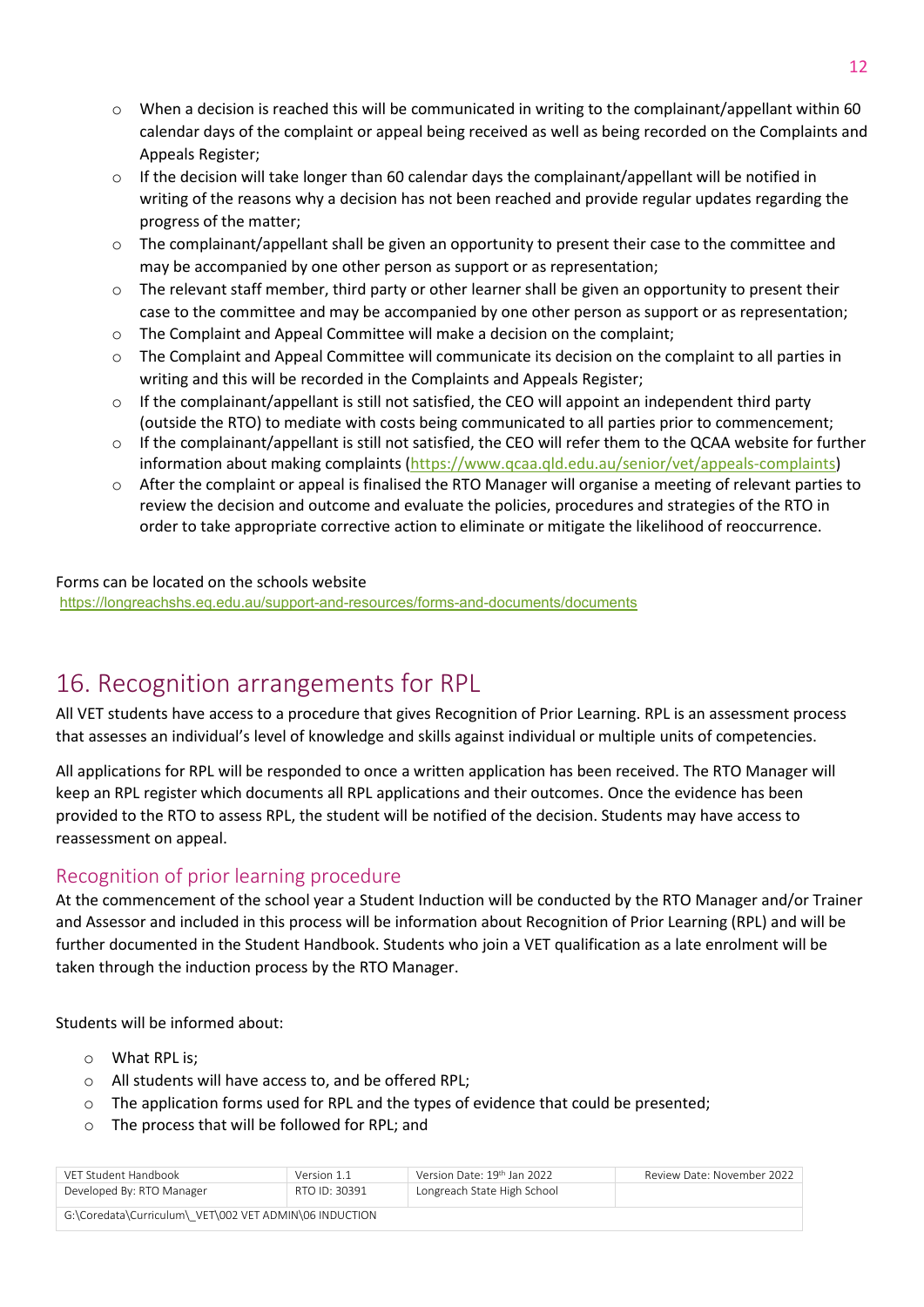o Appealing assessment decisions for RPL.

A VET student seeking RPL will be provided with a copy of a RPL application form by their relevant Trainer and Assessor along with receiving support and assistance to interpret the documentation and compile the evidence required. The RPL form is also available on the Longreach State High School website.

Once the student has submitted the required evidence the Trainer and Assessor will examine the evidence provided and make an assessment judgement. If there are gaps the Trainer and Assessor will inform the student of the gaps and the required training and assessment that will need to be undertaking to address these gaps. The Trainer and Assessor will clearly document the assessment decision using the qualification specific documentation that is to be retained in accordance with the Retention of Student Records Procedure.

The Trainer and Assessor must inform the RTO Manager of the application and result and the RTO Manager will record this in the RPL Application Register.

Forms can be located on the schools website

<https://longreachshs.eq.edu.au/support-and-resources/forms-and-documents/documents>

## <span id="page-12-0"></span>17. Recognition of AQF qualifications and statements of attainment issued by another RTO and credit transfer

At the commencement of the school year a Student Induction will be conducted by the RTO Manager and/or Trainer and Assessor and included in this process will be information about credit transfer and will be further documented in this Student Handbook. Students who join a VET qualification as a late enrolment will be taken through the induction process by the RTO Manager.

Students will be informed about:

- o What credit transfer is;
- o What documents need to be provided for credit transfer; and
- o The process of obtaining credit transfer.

All students who are entitled to credit transfer from units of competency they have achieved within the RTO (ie. through qualifications completed in year 10 or across qualifications being undertaken at the same time) will be awarded credit transfer automatically by the RTO. These instances will be identified by the RTO Manager and the Head of VET and the student and relevant Trainer and Assessor will be informed. In order to achieve this, the RTO Manager and Head of VET will identify all units of competency across the RTO that are offered in multiple courses and where students will be awarded credit transfer.

When students transfer in from other schools that are an RTO and the student has undertaken VET at the other school credit transfer will only be granted as awarded in the Queensland Curriculum and Assessment Authority (QCAA) Student Management System. It will be the responsibility of the student to communicate to the Trainer and Assessor/ Head of VET that other qualifications have been earned. A copy of the Statement of Attainment/Record of Results may also be provided to the Trainer and Assessor to be awarded credit transfer.

| VFT Student Handbook                                   | Version 1.1   | Version Date: 19th Jan 2022 | Review Date: November 2022 |  |
|--------------------------------------------------------|---------------|-----------------------------|----------------------------|--|
| Developed By: RTO Manager                              | RTO ID: 30391 | Longreach State High School |                            |  |
| G:\Coredata\Curriculum\ VET\002 VET ADMIN\06 INDUCTION |               |                             |                            |  |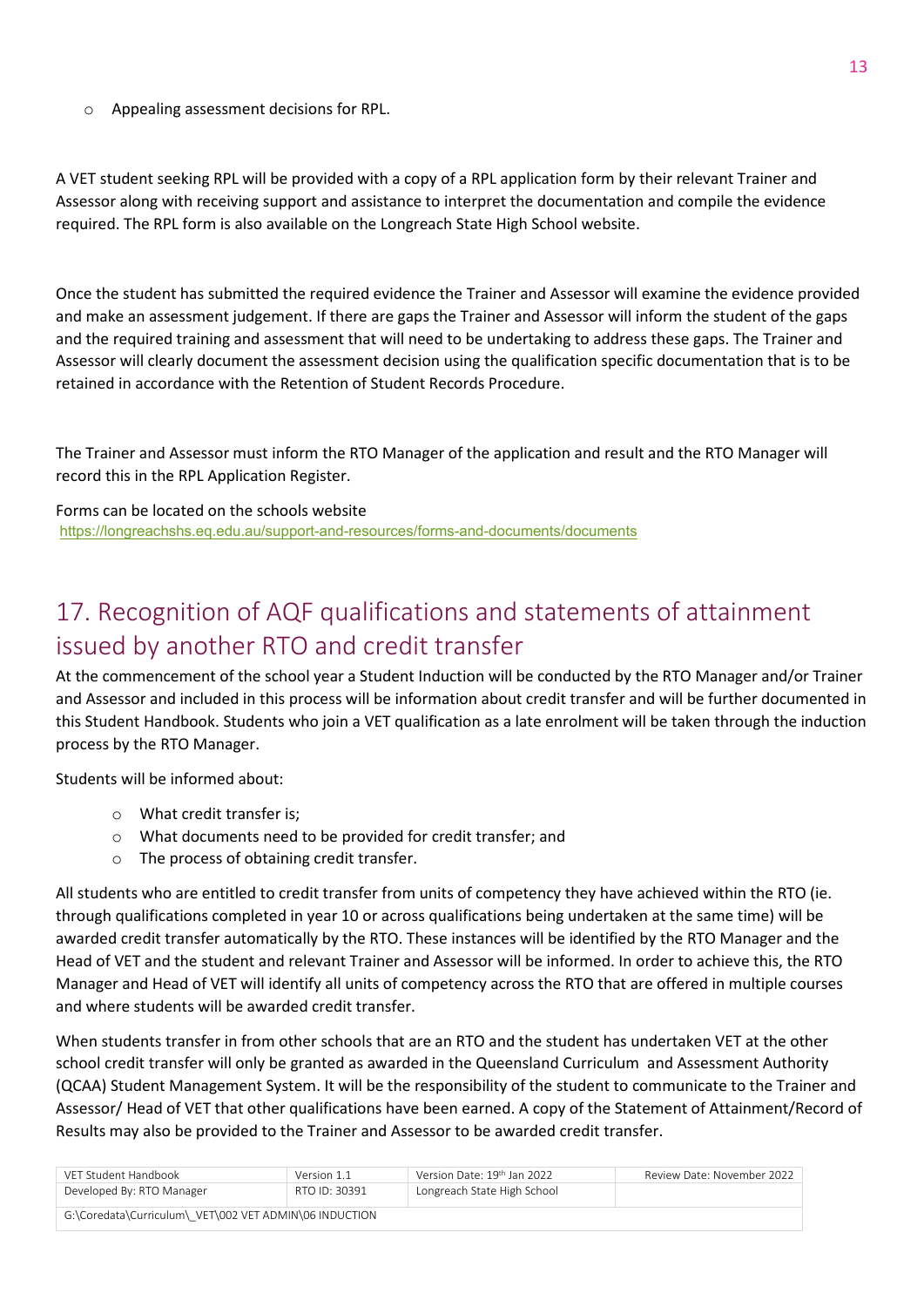## <span id="page-13-0"></span>18. Certification and issuing qualifications

The RTO must issue to students whom it has assessed as competent in accordance with the requirements of the Training package or VET accredited course, a VET qualification or VET statement of attainment (as appropriate) that meets the requirements of the Standards for RTOs 2015.

The RTO will ensure that through the implementation of the AQF Qualifications Issuance Policy:

- a. Students will receive the certification documentation to which they are entitled
- b. AQF qualifications are correctly identified in certification documentation
- c. AQF qualifications are protected against fraudulent issuance
- d. A clear distinction can be made between AQF qualifications and non-AQF qualifications
- e. Certification documentation is used consistently across the RTO, and

f. Students and parents/caregivers are confident that the qualifications they have been awarded are part of Australia's national qualifications framework – the AQF

g. The RTO will establish anti-fraud mechanisms by including the RTO's own logo each document issued to ensure there is no fraudulent reproduction or use of credentials.

#### <span id="page-13-1"></span>Replacement of certification documentation

The RTO maintains a Register of Certification Documents Issued for 30 years from the date of issue. This allows learners to request a reissue of their documentation at a later date. The RTO ensures that this is stored in an accessible format kept securely. The process for a learner, or former learner, to request a reissue of their documentation is as follows:

- o All requests for a replacement qualification or statement of attainment must be in using the request for reprint
- o The request will be forwarded to the RTO to coordinate who may request the SDCS Operator to print the certification documentation;
- $\circ$  The replacement will be issued with 30 working days of receipt of the written request.

#### <span id="page-13-2"></span>19. Qualification and accredited course guarantee

The RTO gives a guarantee to the student that the RTO will complete the training once the student has started student in their chosen qualification or accredited course Students who enter a course after the start date have the opportunity to negotiate a package of units that will lead to a statement of attainment only. This adjustment will be reflected in the VET training agreement form which will be signed by both the student and parent/guardian.

In the event of losing a specialist trainer, and the RTO being unable to obtain a suitable replacement, the RTO will arrange for agreed training and assessment to be completed through another RTO if this is possible (fees may be incurred).

Prior to the transfer to another RTO, affected students will be formally notified of the arrangements, and agreement to those arrangements, including any refund of fees will be obtained.

If an external transfer is not possible, the RTO will gain a written agreement for a subject/course transfer within the RTO from the student and parent/guardian.

| VFT Student Handbook                                   | Version 1.1   | Version Date: 19th Jan 2022 | Review Date: November 2022 |  |
|--------------------------------------------------------|---------------|-----------------------------|----------------------------|--|
| Developed By: RTO Manager                              | RTO ID: 30391 | Longreach State High School |                            |  |
| G:\Coredata\Curriculum\ VET\002 VET ADMIN\06 INDUCTION |               |                             |                            |  |